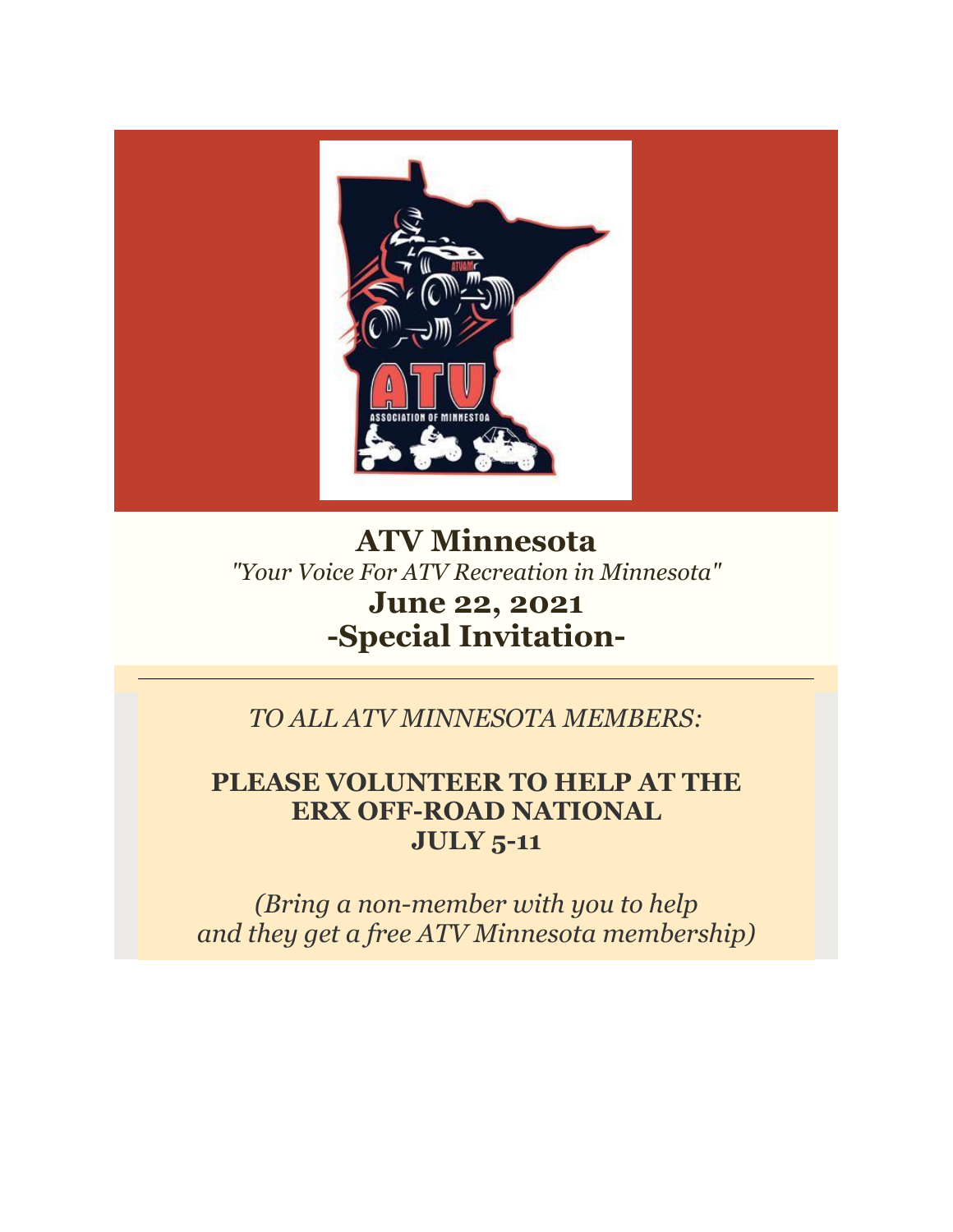

Thanks to all the members of ATV Minnesota who worked one or more shifts at the High Lifter OffRoad Rally in early June at ERX Motor Park. They worked 495 hours, helping make the event a huge success and raise funds for ATVMN. **Next up is high-octane off-road racing at:** 

### **THE ERX OFF-ROAD NATIONAL Race days: July 9-10, 2021**

## *This is a fun weekend and a fund-raiser for ATVMN.*

### **Sign up for a 6 or 8-hour shift and you get:**

FREE Entrance (\$45 Value) - And bring your ATV to get around! FREE Camping - One night per shift worked (\$60+ Value) FREE Meal during your shift FREE T-shirt designating you as a volunteer *(6 and 8-hour shifts available Monday July 5 to Sunday July 11)*

### **Want to bring a friend to work with but they're not an ATV Minnesota member? No problem.**

Have them sign up for a 6 or 8-hour shift with you. They also get all of the above plus:

### **Free ATV Minnesota membership**

(\$20 first-year dues paid at the event) Includes: Subscription to new *Minnesota Wheelin* magazine ATV Minnesota twice-monthly newsletter And more! *(Free membership good for new members only, not membership renewals)*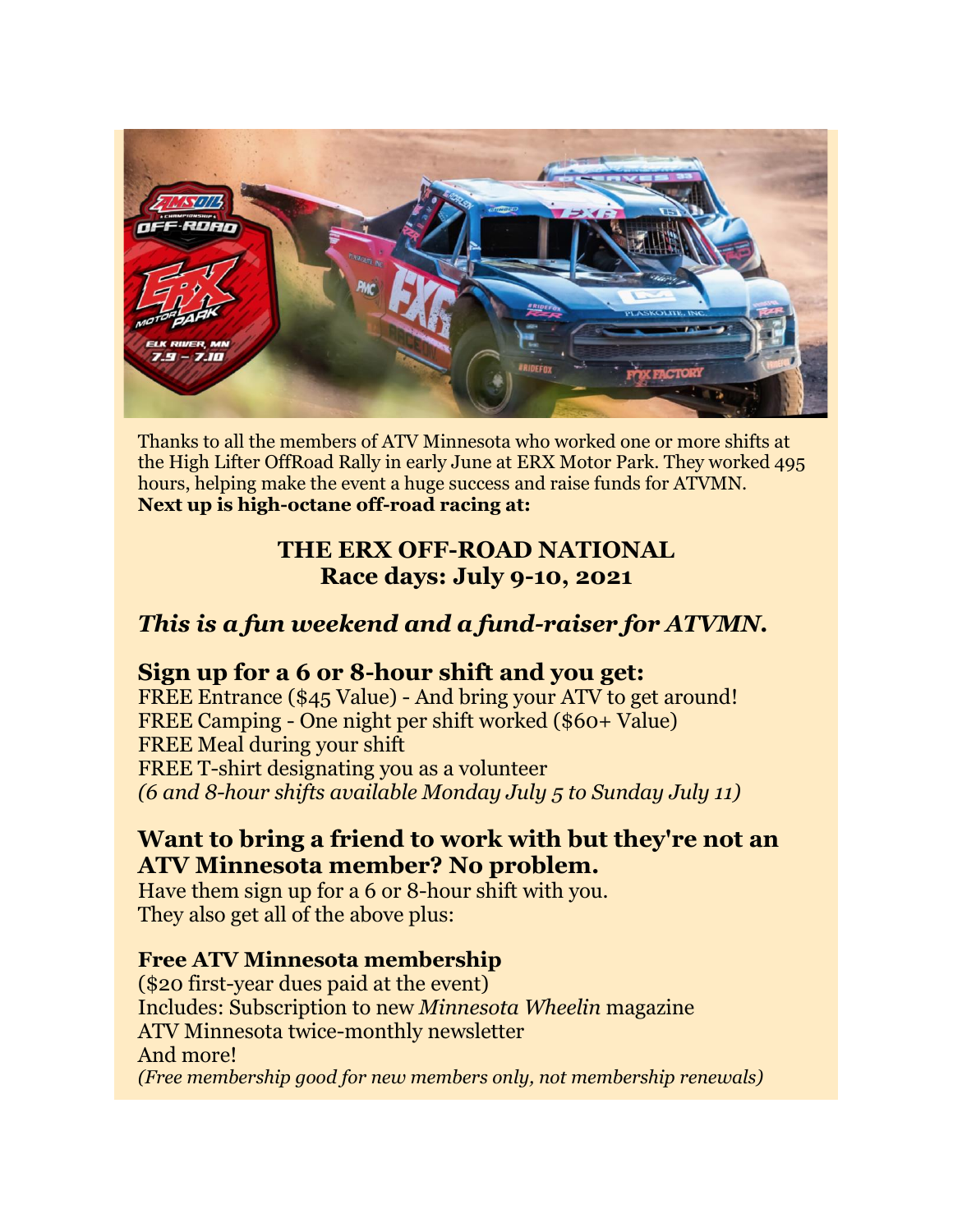#### **SIGNUP DETAILS AND TIME SLOTS AVAILABLE AT [ATVAM.ORG!](https://r20.rs6.net/tn.jsp?f=001qGIAik1_qsxBI5Yfuomkwri-lE6AAUwCQrYY_ZCbkpcUdWsByq6l8dQqJvXhKKG7LkdIzAWC-iqXdL1klFXz2L5t5pcYXjB3v3r86Q6ox-WHjPjH9I1PQtlVB6_6ljPCZWAG3PL5aeWkq46HZy_3elwaYoEGhpl5MLuKZrDNEwfPDNuyqr4a5WAE_SywuC__fePaQPojwkeAKqk8bdJXT23FAmpuC8mJQPdv92nM9gVxvoLV_GkA_zCtLI2O9Fu8EOlfEhnSWUgXwuC8ji5cJuOKjJP1hG6CJG6yNczlIxsvd5ZYdODXhGIlsxgjuOFRFS3aY2yZfIj4h-KCcP5euNJ-5Q5DCEhJwZlStENy62mUtj3OugtNnMnqNLRa8a2vQvBia--p7G3U4PhW9tG0qqJuAouqhQHjIUD3hF04kFpOo0LlRGAf--twnR6kOW_Uw-O0Gxg-s2lCBkfVHXwtFKPRV2dMk1is5CgK_bBLjSBtou_1_kg5ldkjj8kgSHiMrtAqFs81CkClF0zPFm6JD3vHpZBI9NNviEj2nOfBgKIjDg5T8Fw7gtFaf6xR7C87raibDuHDHqISI9MOIlcmATWHeyT47KvaqMOrQ6fVbhSrerQCWFGTssdGhP4w7EUflxLnApPAuPrVpfRViG78cC_ykT7reVSoeAm85cvoRshxyng51kLAhhqAP1ABNrgG_iiTlou52EErTxMRd2B5YW8YK3Aq1KiniLrFmrlilxqGsstITtHhpqMNto_qmArYZoCjhN0IpJA=&c=3qUT8qFs4a8Uz9tT9mYD2oediT--Lcd7ADtNRfImLTj0XyawhdJKEQ==&ch=bI4xSPp3KynxufwfpIN8H2iisjaFRJXLUjMHY6cidMbCAzSFEarqmQ==)**

This is a family-friendly event complete with a vendor area, Kidz Zone, food trucks, camping, music, beer tents & more!

See the ERX Off-Road National website for more information, at **[erxmotorpark.com](https://r20.rs6.net/tn.jsp?f=001qGIAik1_qsxBI5Yfuomkwri-lE6AAUwCQrYY_ZCbkpcUdWsByq6l8dQqJvXhKKG7J5_OXv7MYMq-5R7pWa-lhoZoA-LGyAADZXmjTlX3BxYt39MBQbGEPknJfUKWZsr4-WyvSJ0Wq5hJLqbPNCNdRdw7jW5Jc6OMoTcSk6eM01jma1j9L78LTtr-bIPtaU6axGFwx7DzcCvFUe5ehHWt9-FvStObOCme13AtO757GdyQbuGsDdoY5hidmDj9ZVHbhBhzUj9LP9TbLPI8HjgvvuOA9ADT3iYIqMhLjynf0y75H56wYfrnQ_jF5iHhacIf76SvIqZI111OhjqnaPpdeL4uL76wHPeHaegfNQ071DVylaVhYIBwlETL-AJvu99y3zLnMK8XiD3m11CAvDWYLygwqqZb0AwANNAuUlqUeCI8Ah5jBP12DT3etEQEiA8DuyDblrlBxv1ITrlgBXDsxotuMs7bt780eh1wfmaEUvHCtj02QSosSg64pgabAg7DubVjdVUBZDk-XTpOBYROSxGSMlwra4s6LgPQuVgF0vV5GNx28Qs1IBeEVK3xYCr44_hbgHXEMPLuzNdRXMV5rqb-6JzCjRI-fsvzx2EWKj_9ufX7sRXWzFQ5RrJOjJ_lXTp1XoJD03SGj4rOUbm-1wyjcsMHvuvQOvSTeN8Z2MNa0PAmy7vhcFJHNVd6zB2DZvJOTmYcWMziVrNf5OGtTFNMDT0Taf5G3ASQo577cXoJsGN6iKwwDiSBUzE9gBh5Ht0Wtrr3qwsrLUW7rx7j2A==&c=3qUT8qFs4a8Uz9tT9mYD2oediT--Lcd7ADtNRfImLTj0XyawhdJKEQ==&ch=bI4xSPp3KynxufwfpIN8H2iisjaFRJXLUjMHY6cidMbCAzSFEarqmQ==)**

*Thanks to everyone who has worked at ERX at past events, helping us raise funds for ATV Minnesota projects!*

*And thanks to everyone who signs up for this fun weekend and ATV Minnesota fundraiser!*

*Please forward this invitation to friends and family who might be interested in helping at the event and getting a free ATVMN membership.*



### **ATV MINNESOTA** *"Your Voice To Ride"*

Dedicated Volunteers Building Fun & Sustainable ATV Trails For The Riding Public

#### **Invite friends and family to join today!**

See the mailing label on your ATV Minnesota magazine for the renewal date of your membership. Include your email address on the renewal form to receive our newsletters. And send renewals to ATVMN's mailing address: PO Box 300, Stacy, MN 55079.

*COMING SOON: The July/August issue of MINNESOTA WHEELIN magazine — 64 pages!*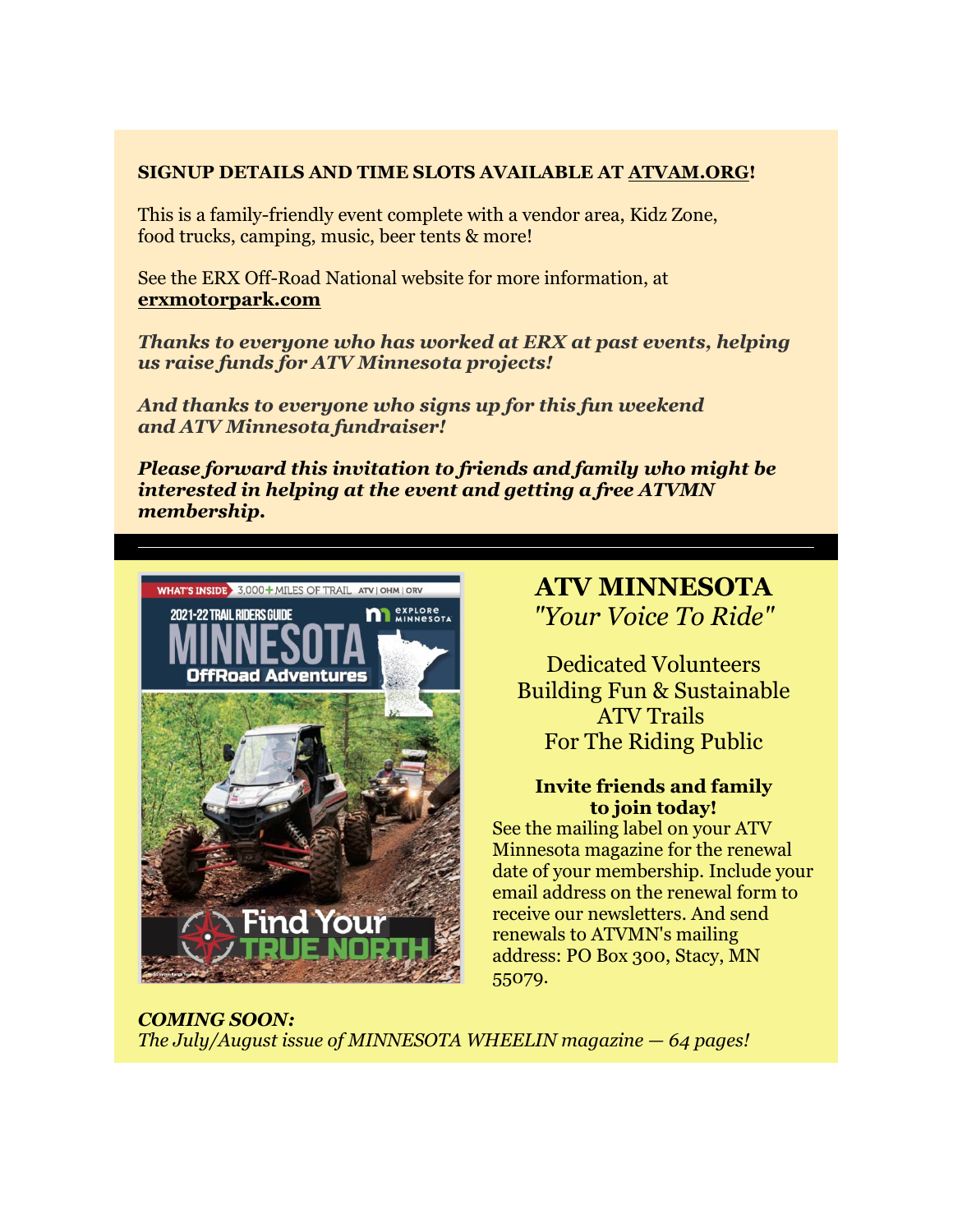*Including (shown above) the all-new Explore Minnesota Trail Riders Guide, 28 page insert. Over 600 new members, including dozens of businesses, have joined ATV Minnesota since we launched our new magazine. Welcome to all and thankyou for supporting your ATV State Association. Not a member? Join as an individual, family or business member today at [atvam.org](https://r20.rs6.net/tn.jsp?f=001qGIAik1_qsxBI5Yfuomkwri-lE6AAUwCQrYY_ZCbkpcUdWsByq6l8bQuIDn06duGtFoQ0zNYYbQocgKUOfvoKsWpxX7BuuBGPcOyH04edth8zb4-cn9jKypiu15pquG65WH6f4ESbYo=&c=3qUT8qFs4a8Uz9tT9mYD2oediT--Lcd7ADtNRfImLTj0XyawhdJKEQ==&ch=bI4xSPp3KynxufwfpIN8H2iisjaFRJXLUjMHY6cidMbCAzSFEarqmQ==).*

-----------------------------------------

Belonging to ATV Minnesota, you join thousands of riders throughout the state, have fun, and help create a positive future of ATV riding in Minnesota.

#### **[As a family or individual member for just \\$20](imap://ervin%40kleinschmidts%2Ecom@mail.kleinschmidts.com:993/fetch%3EUID%3E.INBOX%3E160992) you receive:**

-A subscription to Minnesota Wheelin magazine (6 issues per year)

-Twice-monthly newsletter by email with the latest news and information -Membership card and bumper sticker

-Invitation to events, including our Legislative Summit and Vision Conference in the spring, and the ATV Minnesota Ride & Rally in the fall, as well as general membership meetings

-Discounts with many of our business members

-A full-time lobbyist at the State Capitol, helping create pro-ATV legislation, and moving forward important bills that help provide funding for new trail systems

#### **[As a business member, for \\$75 you receive:](imap://ervin%40kleinschmidts%2Ecom@mail.kleinschmidts.com:993/fetch%3EUID%3E.INBOX%3E160992)**

All of the above, plus:

-Your business name, phone number, email address and website listed in Minnesota Wheelin magazine and on the ATV Minnesota website

-Discounts on advertising in Minnesota Wheelin

-An official ATV Minnesota membership certificate for display in your business

To join, contact **[ATVAM](https://r20.rs6.net/tn.jsp?f=001qGIAik1_qsxBI5Yfuomkwri-lE6AAUwCQrYY_ZCbkpcUdWsByq6l8WXG7Nn1ZkS4iqXRe2BB3JFapwUFXl4oFkJ0QPIizUVbu3r1gJE_8XJg9JQ4bgWumF_6LIL_-YnMzb1NqNd8zKg=&c=3qUT8qFs4a8Uz9tT9mYD2oediT--Lcd7ADtNRfImLTj0XyawhdJKEQ==&ch=bI4xSPp3KynxufwfpIN8H2iisjaFRJXLUjMHY6cidMbCAzSFEarqmQ==)** or call (800) 442-8826.

# **[ATVAM](https://r20.rs6.net/tn.jsp?f=001qGIAik1_qsxBI5Yfuomkwri-lE6AAUwCQrYY_ZCbkpcUdWsByq6l8WXG7Nn1ZkS4iqXRe2BB3JFapwUFXl4oFkJ0QPIizUVbu3r1gJE_8XJg9JQ4bgWumF_6LIL_-YnMzb1NqNd8zKg=&c=3qUT8qFs4a8Uz9tT9mYD2oediT--Lcd7ADtNRfImLTj0XyawhdJKEQ==&ch=bI4xSPp3KynxufwfpIN8H2iisjaFRJXLUjMHY6cidMbCAzSFEarqmQ==) Follow us for all the latest news!**



ATV Association of Minnesota PO Box 300, Stacy, MN 55079 800-442-8826 atvamoffice@atvam.org www.atvam.org

**Connect with us**



ATVAM | PO Box 300, Stacy, MN 55079

[Unsubscribe ervin@kleinschmidts.com](https://visitor.constantcontact.com/do?p=un&m=001qFmiWSczCnpnwCIAdDBeHw%3D&ch=d436c6a0-25d9-11e7-acca-d4ae52843dc7&ca=7a244a76-3d1e-45bf-a15c-ef3c59ced75a)